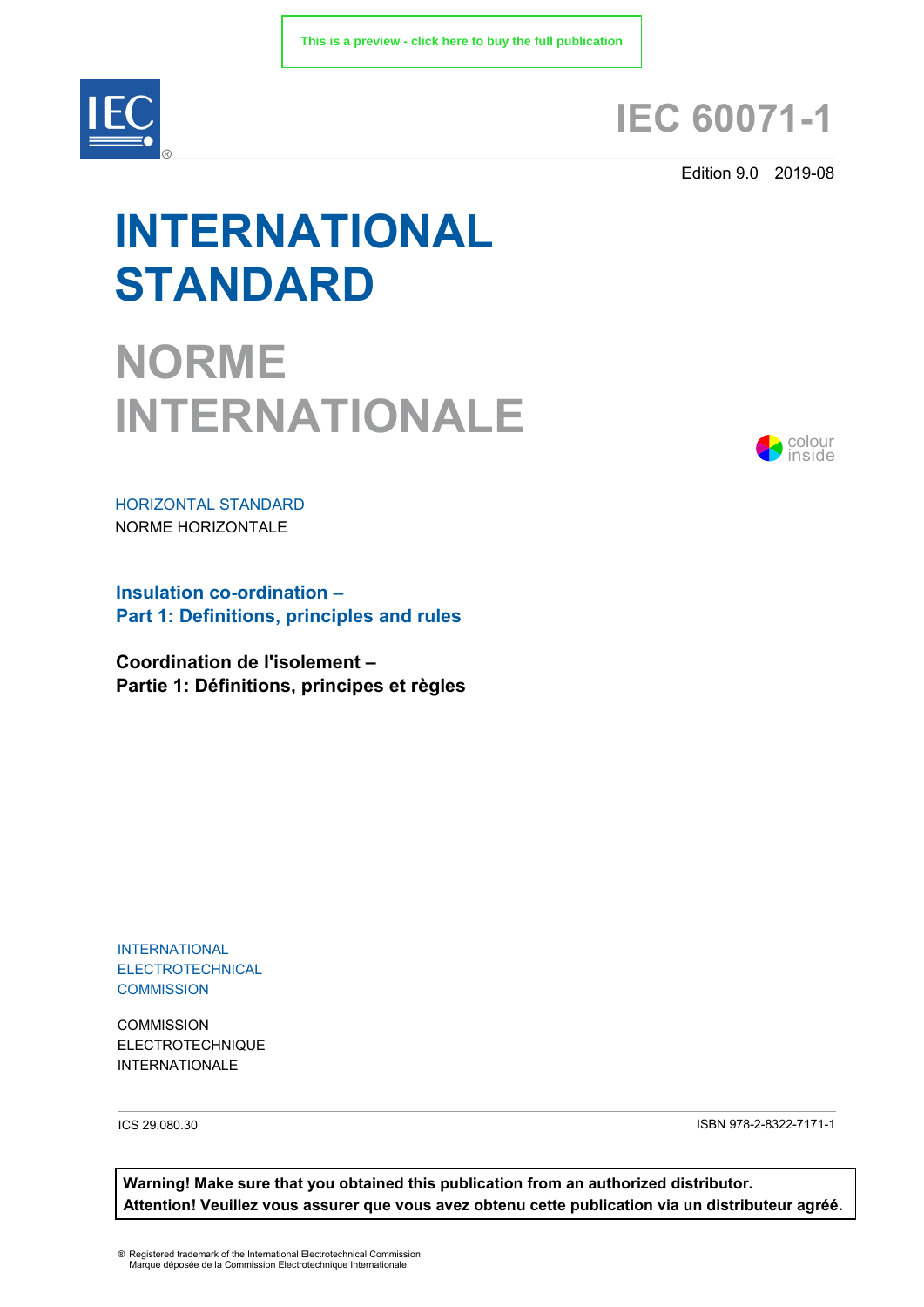– 2 – IEC 60071-1:2019 IEC 2019

# CONTENTS

| 1<br>2<br>3<br>4<br>4.1<br>4.2<br>4.3<br>4.4<br>5<br>5.1<br>Determination of the representative voltages and overvoltages $(U_{\text{rp}})$ 16<br>5.2<br>5.3<br>5.4<br>5.5<br>List of standard rated short-duration power frequency withstand voltages 20<br>5.6<br>5.7<br>5.8<br>5.9<br>5.9.1<br>5.9.2<br>5.10<br>5.11<br>5.11.1<br>5.11.2<br>5.11.3<br>6<br>6.1<br>Standard short-duration power-frequency withstand voltage tests 26<br>6.2<br>6.3<br>6.4<br>Phase-to-phase and longitudinal insulation standard withstand voltage tests<br>6.5<br>6.5.1<br>Phase-to-phase (or longitudinal) insulation lightning impulse tests28<br>6.5.2<br>6.6<br>Phase-to-phase and longitudinal insulation standard withstand voltage tests<br>Annex A (normative) Clearances in air to assure a specified impulse withstand voltage<br>A.1<br>A.2<br>A.3<br>Annex B (informative) Rated insulation levels for highest voltages of equipment $U_{\mathbf{m}}$ |  |  |  |  |
|-------------------------------------------------------------------------------------------------------------------------------------------------------------------------------------------------------------------------------------------------------------------------------------------------------------------------------------------------------------------------------------------------------------------------------------------------------------------------------------------------------------------------------------------------------------------------------------------------------------------------------------------------------------------------------------------------------------------------------------------------------------------------------------------------------------------------------------------------------------------------------------------------------------------------------------------------------|--|--|--|--|
|                                                                                                                                                                                                                                                                                                                                                                                                                                                                                                                                                                                                                                                                                                                                                                                                                                                                                                                                                       |  |  |  |  |
|                                                                                                                                                                                                                                                                                                                                                                                                                                                                                                                                                                                                                                                                                                                                                                                                                                                                                                                                                       |  |  |  |  |
|                                                                                                                                                                                                                                                                                                                                                                                                                                                                                                                                                                                                                                                                                                                                                                                                                                                                                                                                                       |  |  |  |  |
|                                                                                                                                                                                                                                                                                                                                                                                                                                                                                                                                                                                                                                                                                                                                                                                                                                                                                                                                                       |  |  |  |  |
|                                                                                                                                                                                                                                                                                                                                                                                                                                                                                                                                                                                                                                                                                                                                                                                                                                                                                                                                                       |  |  |  |  |
|                                                                                                                                                                                                                                                                                                                                                                                                                                                                                                                                                                                                                                                                                                                                                                                                                                                                                                                                                       |  |  |  |  |
|                                                                                                                                                                                                                                                                                                                                                                                                                                                                                                                                                                                                                                                                                                                                                                                                                                                                                                                                                       |  |  |  |  |
|                                                                                                                                                                                                                                                                                                                                                                                                                                                                                                                                                                                                                                                                                                                                                                                                                                                                                                                                                       |  |  |  |  |
|                                                                                                                                                                                                                                                                                                                                                                                                                                                                                                                                                                                                                                                                                                                                                                                                                                                                                                                                                       |  |  |  |  |
|                                                                                                                                                                                                                                                                                                                                                                                                                                                                                                                                                                                                                                                                                                                                                                                                                                                                                                                                                       |  |  |  |  |
|                                                                                                                                                                                                                                                                                                                                                                                                                                                                                                                                                                                                                                                                                                                                                                                                                                                                                                                                                       |  |  |  |  |
|                                                                                                                                                                                                                                                                                                                                                                                                                                                                                                                                                                                                                                                                                                                                                                                                                                                                                                                                                       |  |  |  |  |
|                                                                                                                                                                                                                                                                                                                                                                                                                                                                                                                                                                                                                                                                                                                                                                                                                                                                                                                                                       |  |  |  |  |
|                                                                                                                                                                                                                                                                                                                                                                                                                                                                                                                                                                                                                                                                                                                                                                                                                                                                                                                                                       |  |  |  |  |
|                                                                                                                                                                                                                                                                                                                                                                                                                                                                                                                                                                                                                                                                                                                                                                                                                                                                                                                                                       |  |  |  |  |
|                                                                                                                                                                                                                                                                                                                                                                                                                                                                                                                                                                                                                                                                                                                                                                                                                                                                                                                                                       |  |  |  |  |
|                                                                                                                                                                                                                                                                                                                                                                                                                                                                                                                                                                                                                                                                                                                                                                                                                                                                                                                                                       |  |  |  |  |
|                                                                                                                                                                                                                                                                                                                                                                                                                                                                                                                                                                                                                                                                                                                                                                                                                                                                                                                                                       |  |  |  |  |
|                                                                                                                                                                                                                                                                                                                                                                                                                                                                                                                                                                                                                                                                                                                                                                                                                                                                                                                                                       |  |  |  |  |
|                                                                                                                                                                                                                                                                                                                                                                                                                                                                                                                                                                                                                                                                                                                                                                                                                                                                                                                                                       |  |  |  |  |
|                                                                                                                                                                                                                                                                                                                                                                                                                                                                                                                                                                                                                                                                                                                                                                                                                                                                                                                                                       |  |  |  |  |
|                                                                                                                                                                                                                                                                                                                                                                                                                                                                                                                                                                                                                                                                                                                                                                                                                                                                                                                                                       |  |  |  |  |
|                                                                                                                                                                                                                                                                                                                                                                                                                                                                                                                                                                                                                                                                                                                                                                                                                                                                                                                                                       |  |  |  |  |
|                                                                                                                                                                                                                                                                                                                                                                                                                                                                                                                                                                                                                                                                                                                                                                                                                                                                                                                                                       |  |  |  |  |
|                                                                                                                                                                                                                                                                                                                                                                                                                                                                                                                                                                                                                                                                                                                                                                                                                                                                                                                                                       |  |  |  |  |
|                                                                                                                                                                                                                                                                                                                                                                                                                                                                                                                                                                                                                                                                                                                                                                                                                                                                                                                                                       |  |  |  |  |
|                                                                                                                                                                                                                                                                                                                                                                                                                                                                                                                                                                                                                                                                                                                                                                                                                                                                                                                                                       |  |  |  |  |
|                                                                                                                                                                                                                                                                                                                                                                                                                                                                                                                                                                                                                                                                                                                                                                                                                                                                                                                                                       |  |  |  |  |
|                                                                                                                                                                                                                                                                                                                                                                                                                                                                                                                                                                                                                                                                                                                                                                                                                                                                                                                                                       |  |  |  |  |
|                                                                                                                                                                                                                                                                                                                                                                                                                                                                                                                                                                                                                                                                                                                                                                                                                                                                                                                                                       |  |  |  |  |
|                                                                                                                                                                                                                                                                                                                                                                                                                                                                                                                                                                                                                                                                                                                                                                                                                                                                                                                                                       |  |  |  |  |
|                                                                                                                                                                                                                                                                                                                                                                                                                                                                                                                                                                                                                                                                                                                                                                                                                                                                                                                                                       |  |  |  |  |
|                                                                                                                                                                                                                                                                                                                                                                                                                                                                                                                                                                                                                                                                                                                                                                                                                                                                                                                                                       |  |  |  |  |
|                                                                                                                                                                                                                                                                                                                                                                                                                                                                                                                                                                                                                                                                                                                                                                                                                                                                                                                                                       |  |  |  |  |
|                                                                                                                                                                                                                                                                                                                                                                                                                                                                                                                                                                                                                                                                                                                                                                                                                                                                                                                                                       |  |  |  |  |
|                                                                                                                                                                                                                                                                                                                                                                                                                                                                                                                                                                                                                                                                                                                                                                                                                                                                                                                                                       |  |  |  |  |
|                                                                                                                                                                                                                                                                                                                                                                                                                                                                                                                                                                                                                                                                                                                                                                                                                                                                                                                                                       |  |  |  |  |
|                                                                                                                                                                                                                                                                                                                                                                                                                                                                                                                                                                                                                                                                                                                                                                                                                                                                                                                                                       |  |  |  |  |
|                                                                                                                                                                                                                                                                                                                                                                                                                                                                                                                                                                                                                                                                                                                                                                                                                                                                                                                                                       |  |  |  |  |
|                                                                                                                                                                                                                                                                                                                                                                                                                                                                                                                                                                                                                                                                                                                                                                                                                                                                                                                                                       |  |  |  |  |
|                                                                                                                                                                                                                                                                                                                                                                                                                                                                                                                                                                                                                                                                                                                                                                                                                                                                                                                                                       |  |  |  |  |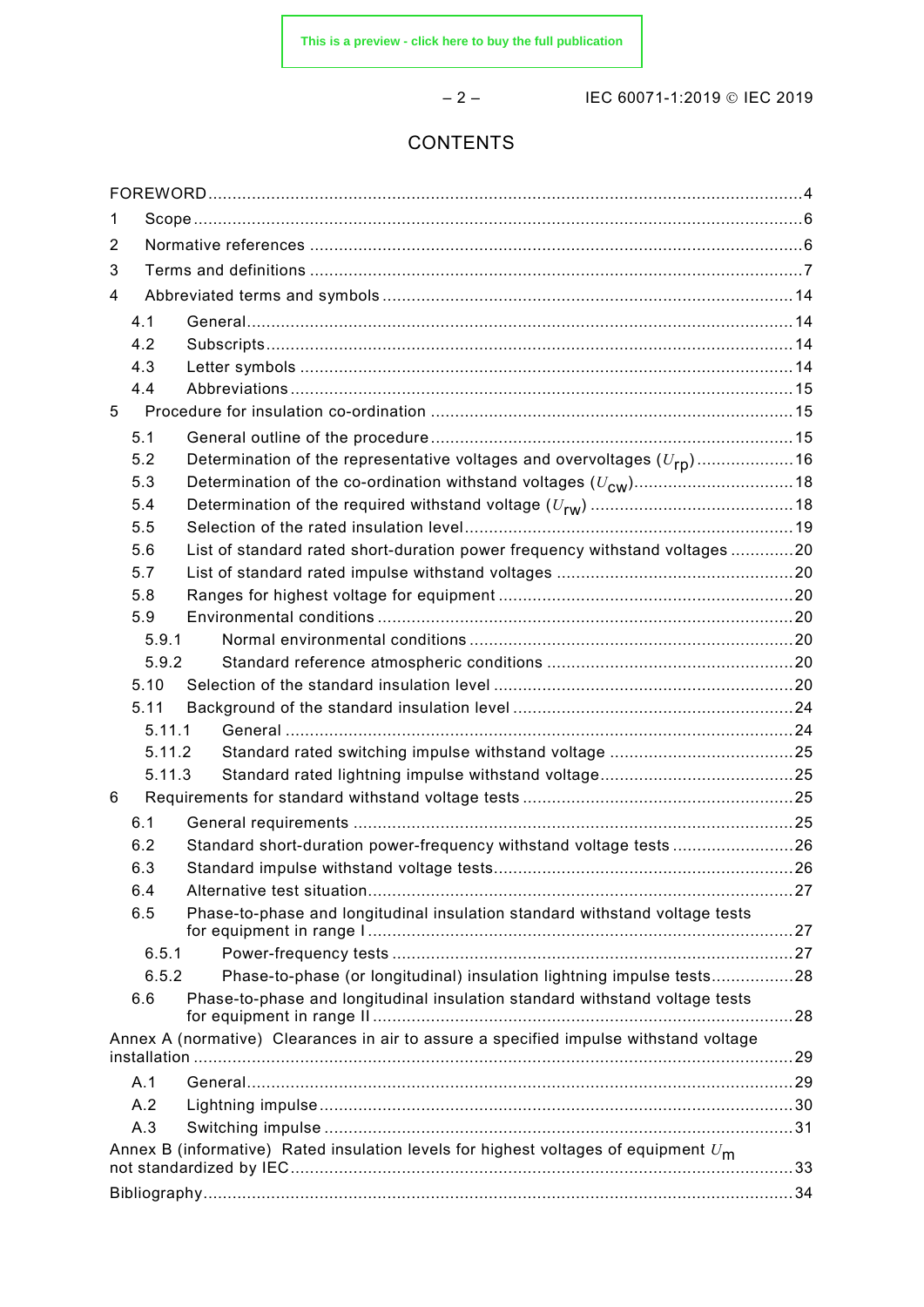IEC 60071-1:2019 © IEC 2019 - 3 –

| I<br>× |
|--------|
|--------|

| Figure 1 – Flow chart for the determination of rated or standard insulation level  16      |  |
|--------------------------------------------------------------------------------------------|--|
| Table 1 – Classes and shapes of overvoltages, Standard voltage shapes and Standard         |  |
|                                                                                            |  |
|                                                                                            |  |
| Table A.1 – Correlation between standard rated lightning impulse withstand voltages        |  |
| Table A.2 – Correlation between standard rated switching impulse withstand voltages        |  |
| Table A.3 – Correlation between standard rated switching impulse withstand voltages        |  |
| Table B.1 – Rated insulation levels for highest voltages of equipment $U_{\mathbf{m}}$ not |  |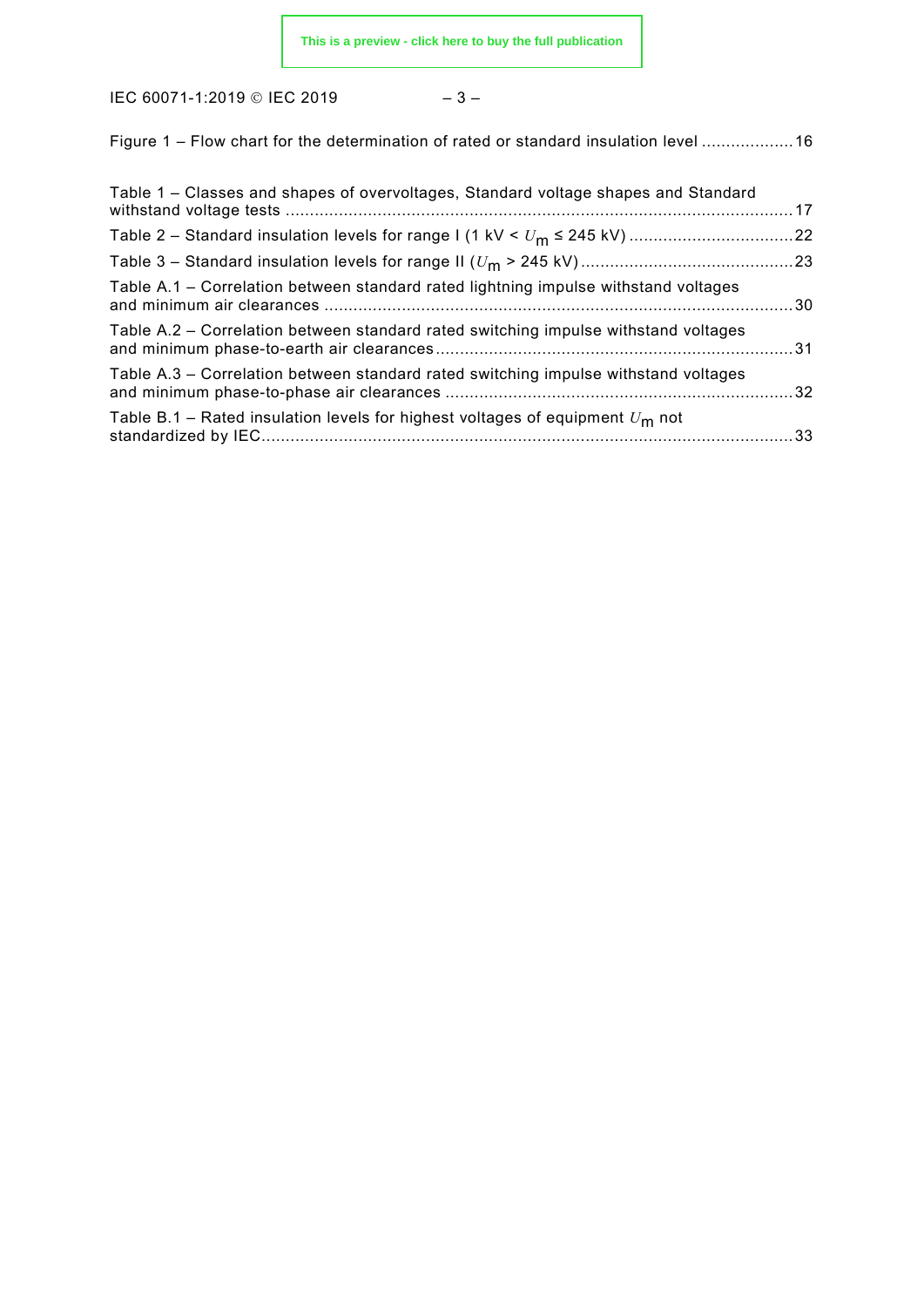**[This is a preview - click here to buy the full publication](https://webstore.iec.ch/publication/59657&preview)**

 $-4 -$  IEC 60071-1:2019 © IEC 2019

#### INTERNATIONAL ELECTROTECHNICAL COMMISSION

\_\_\_\_\_\_\_\_\_\_\_

#### **INSULATION CO-ORDINATION –**

#### **Part 1: Definitions, principles and rules**

#### FOREWORD

- <span id="page-3-0"></span>1) The International Electrotechnical Commission (IEC) is a worldwide organization for standardization comprising all national electrotechnical committees (IEC National Committees). The object of IEC is to promote international co-operation on all questions concerning standardization in the electrical and electronic fields. To this end and in addition to other activities, IEC publishes International Standards, Technical Specifications, Technical Reports, Publicly Available Specifications (PAS) and Guides (hereafter referred to as "IEC Publication(s)"). Their preparation is entrusted to technical committees; any IEC National Committee interested in the subject dealt with may participate in this preparatory work. International, governmental and nongovernmental organizations liaising with the IEC also participate in this preparation. IEC collaborates closely with the International Organization for Standardization (ISO) in accordance with conditions determined by agreement between the two organizations.
- 2) The formal decisions or agreements of IEC on technical matters express, as nearly as possible, an international consensus of opinion on the relevant subjects since each technical committee has representation from all interested IEC National Committees.
- 3) IEC Publications have the form of recommendations for international use and are accepted by IEC National Committees in that sense. While all reasonable efforts are made to ensure that the technical content of IEC Publications is accurate, IEC cannot be held responsible for the way in which they are used or for any misinterpretation by any end user.
- 4) In order to promote international uniformity, IEC National Committees undertake to apply IEC Publications transparently to the maximum extent possible in their national and regional publications. Any divergence between any IEC Publication and the corresponding national or regional publication shall be clearly indicated in the latter.
- 5) IEC itself does not provide any attestation of conformity. Independent certification bodies provide conformity assessment services and, in some areas, access to IEC marks of conformity. IEC is not responsible for any services carried out by independent certification bodies.
- 6) All users should ensure that they have the latest edition of this publication.
- 7) No liability shall attach to IEC or its directors, employees, servants or agents including individual experts and members of its technical committees and IEC National Committees for any personal injury, property damage or other damage of any nature whatsoever, whether direct or indirect, or for costs (including legal fees) and expenses arising out of the publication, use of, or reliance upon, this IEC Publication or any other IEC Publications.
- 8) Attention is drawn to the Normative references cited in this publication. Use of the referenced publications is indispensable for the correct application of this publication.
- 9) Attention is drawn to the possibility that some of the elements of this IEC Publication may be the subject of patent rights. IEC shall not be held responsible for identifying any or all such patent rights.

International Standard IEC 60071-1 has been prepared by IEC technical committee 99: Insulation co-ordination and system engineering of high voltage electrical power installations above 1,0 kV AC and 1,5 kV DC.

This ninth edition cancels and replaces the eighth edition published in 2006 and Amendment 1:2010. This edition constitutes a technical revision.

It has the status of a horizontal standard in accordance with IEC Guide 108.

The main changes from the previous edition are as follows:

- a) all references are updated to current IEC standards, and the bibliography is deleted;
- b) some definitions are clarified in order to avoid overlapping and ensure clear understanding;
- c) letter symbols are changed and corrected in order to keep the consistency with relevant IEC standards;
- d) some titles are changed to clarify understanding (see Clauses A.2, A.3 and Annex B).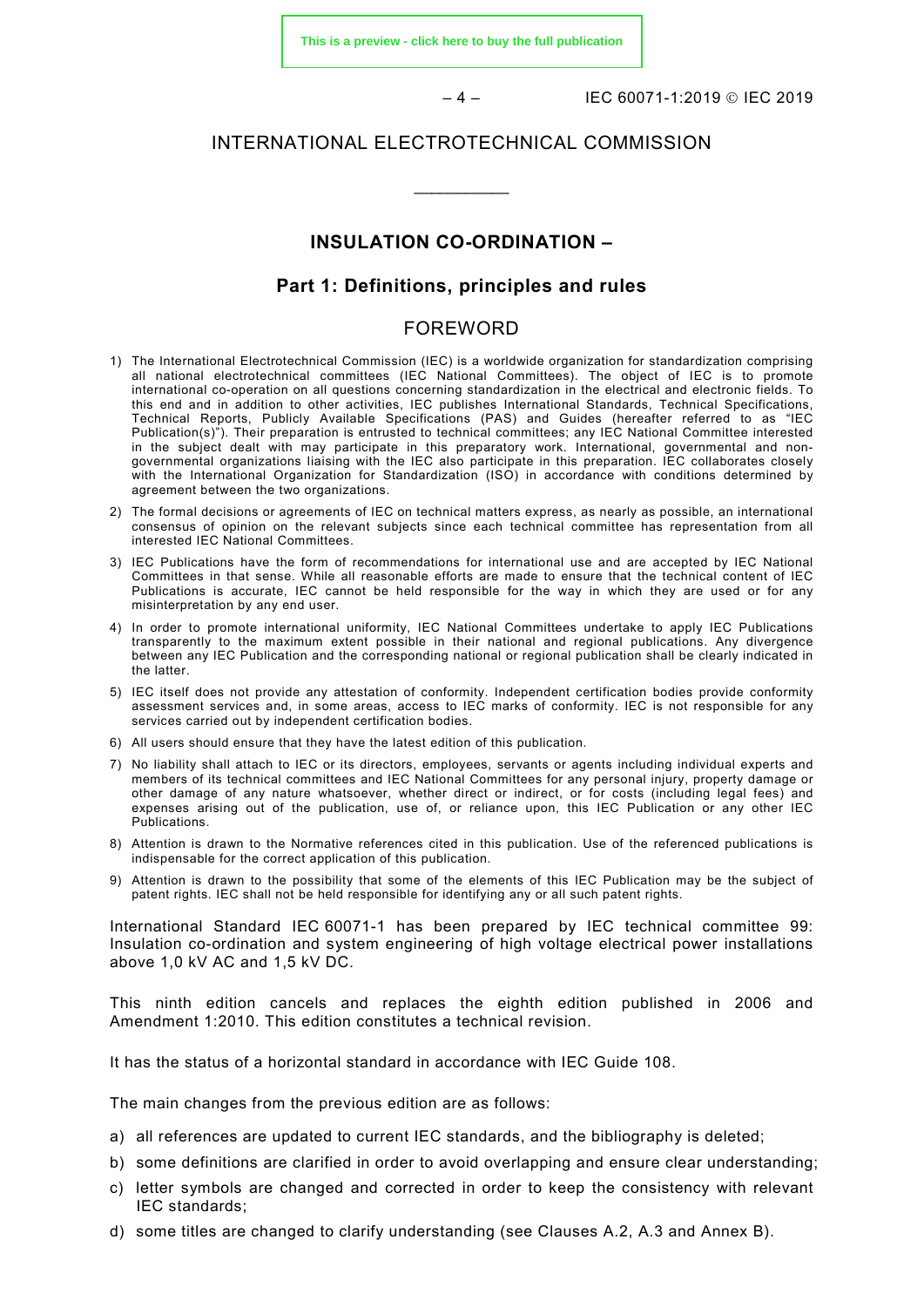IEC 60071-1:2019 © IEC 2019  $-5-$ 

The text of this International Standard is based on the following documents:

| CDV        | Report on voting |
|------------|------------------|
| 99/199/CDV | 99/227/RVC       |

Full information on the voting for the approval of this International Standard can be found in the report on voting indicated in the above table.

This publication has been drafted in accordance with the ISO/IEC Directives, Part 2.

A list of all parts in the IEC 60071 series, published under the general title *Insulation coordination*, can be found on the IEC website.

The committee has decided that the contents of the base publication and its amendments will remain unchanged until the stability date indicated on the IEC web site under "http://webstore.iec.ch" in the data related to the specific publication. At this date, the publication will be

- reconfirmed,
- withdrawn.
- replaced by a revised edition, or
- amended.

**IMPORTANT – The "colour inside" logo on the cover page of this publication indicates that it contains colours which are considered to be useful for the correct understanding of its contents. Users should therefore print this publication using a colour printer.**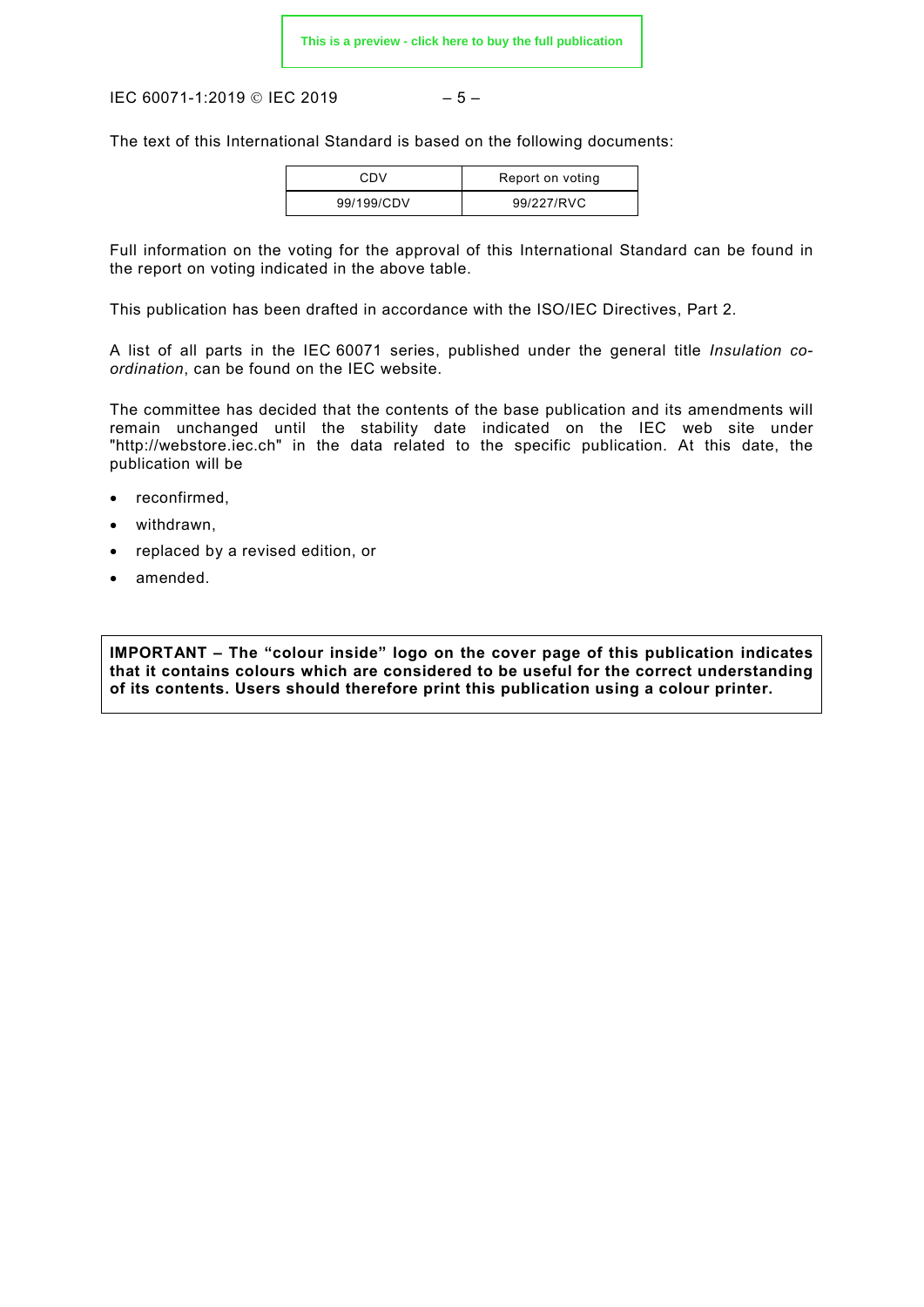– 6 – IEC 60071-1:2019 IEC 2019

# **INSULATION CO-ORDINATION –**

#### **Part 1: Definitions, principles and rules**

#### <span id="page-5-0"></span>**1 Scope**

This part of IEC 60071 applies to three-phase AC systems having a highest voltage for equipment above 1 kV. It specifies the procedure for the selection of the rated withstand voltages for the phase-to-earth, phase-to-phase and longitudinal insulation of the equipment and the installations of these systems. It also gives the lists of the standard withstand voltages from which the rated withstand voltages are selected.

This document describes that the selected withstand voltages are associated with the highest voltage for equipment. This association is for insulation co-ordination purposes only. The requirements for human safety are not covered by this document.

Although the principles of this document also apply to transmission line insulation, the values of their withstand voltages can be different from the standard rated withstand voltages.

The apparatus committees are responsible for specifying the rated withstand voltages and the test procedures suitable for the relevant equipment taking into consideration the recommendations of this document.

NOTE In IEC 60071-2, all rules for insulation co-ordination given in this document are justified in detail, in particular the association of the standard rated withstand voltages with the highest voltage for equipment. When more than one set of standard rated withstand voltages is associated with the same highest voltage for equipment, guidance is provided for the selection of the most suitable set.

This horizontal standard is primarily intended for use by technical committees in the preparation of standards in accordance with the principles laid down in IEC Guide 108.

One of the responsibilities of a technical committee is, wherever applicable, to make use of horizontal standards in the preparation of its publications. The contents of this horizontal standard will not apply unless specifically referred to or included in the relevant publications.

#### <span id="page-5-1"></span>**2 Normative references**

The following documents are referred to in the text in such a way that some or all of their content constitutes requirements of this document. For dated references, only the edition cited applies. For undated references, the latest edition of the referenced document (including any amendments) applies.

IEC 60038, *IEC standard voltages* 

IEC 60060-1, *High-voltage test techniques – Part 1: General definitions and test requirements*

IEC 60071-2, *Insulation co-ordination – Part 2: Application guidelines*

IEC 60099-4, *Surge arresters – Part 4: Metal-oxide surge arresters without gaps for a.c. systems*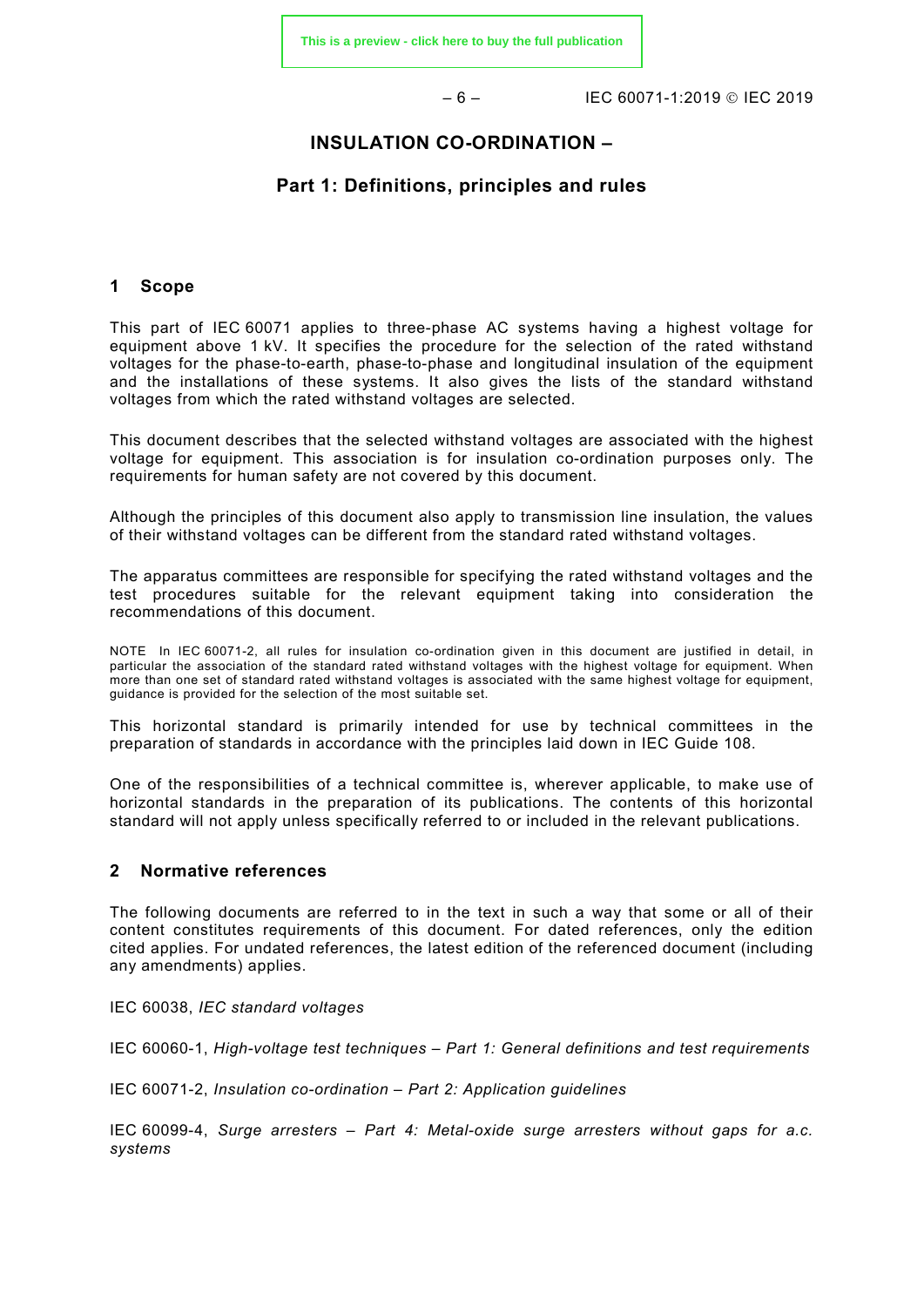– 36 – IEC 60071-1:2019 IEC 2019

# SOMMAIRE

| 1 |        |                                                                                      |  |
|---|--------|--------------------------------------------------------------------------------------|--|
| 2 |        |                                                                                      |  |
| 3 |        |                                                                                      |  |
| 4 |        |                                                                                      |  |
|   | 4.1    |                                                                                      |  |
|   | 4.2    |                                                                                      |  |
|   | 4.3    |                                                                                      |  |
|   | 4.4    |                                                                                      |  |
| 5 |        |                                                                                      |  |
|   | 5.1    |                                                                                      |  |
|   | 5.2    | Détermination des tensions et surtensions représentatives $(U_{\text{TD}})$ 51       |  |
|   | 5.3    | Détermination des tensions de tenue de coordination $(U_{\text{cw}})$ 53             |  |
|   | 5.4    |                                                                                      |  |
|   | 5.5    |                                                                                      |  |
|   | 5.6    | Liste des tensions de tenue assignées normalisées de courte durée à                  |  |
|   | 5.7    | Liste des tensions de tenue assignées normalisées aux chocs 55                       |  |
|   | 5.8    |                                                                                      |  |
|   | 5.9    |                                                                                      |  |
|   | 5.9.1  |                                                                                      |  |
|   | 5.9.2  |                                                                                      |  |
|   | 5.10   |                                                                                      |  |
|   | 5.11   |                                                                                      |  |
|   | 5.11.1 |                                                                                      |  |
|   | 5.11.2 | Tension de tenue assignée normalisée au choc de manœuvre 61                          |  |
|   | 5.11.3 | Tension de tenue assignée normalisée au choc de foudre 61                            |  |
| 6 |        |                                                                                      |  |
|   | 6.1    |                                                                                      |  |
|   | 6.2    | Essais de tension de tenue normalisée de courte durée à fréquence                    |  |
|   | 6.3    |                                                                                      |  |
|   | 6.4    |                                                                                      |  |
|   | 6.5    | Essais de tension de tenue normalisée de l'isolation entre phases et de              |  |
|   | 6.5.1  |                                                                                      |  |
|   | 6.5.2  | Essais au choc de foudre de l'isolation entre phases (ou longitudinale) 64           |  |
|   | 6.6    | Essais de tension de tenue normalisée de l'isolation entre phases et de              |  |
|   |        | Annexe A (normative) Distances dans l'air pour installation garantissant une tension |  |
|   | A.1    |                                                                                      |  |
|   | A.2    |                                                                                      |  |
|   | A.3    |                                                                                      |  |
|   |        | Annexe B (informative) Niveaux d'isolement assignés pour les tensions les plus       |  |
|   |        |                                                                                      |  |
|   |        |                                                                                      |  |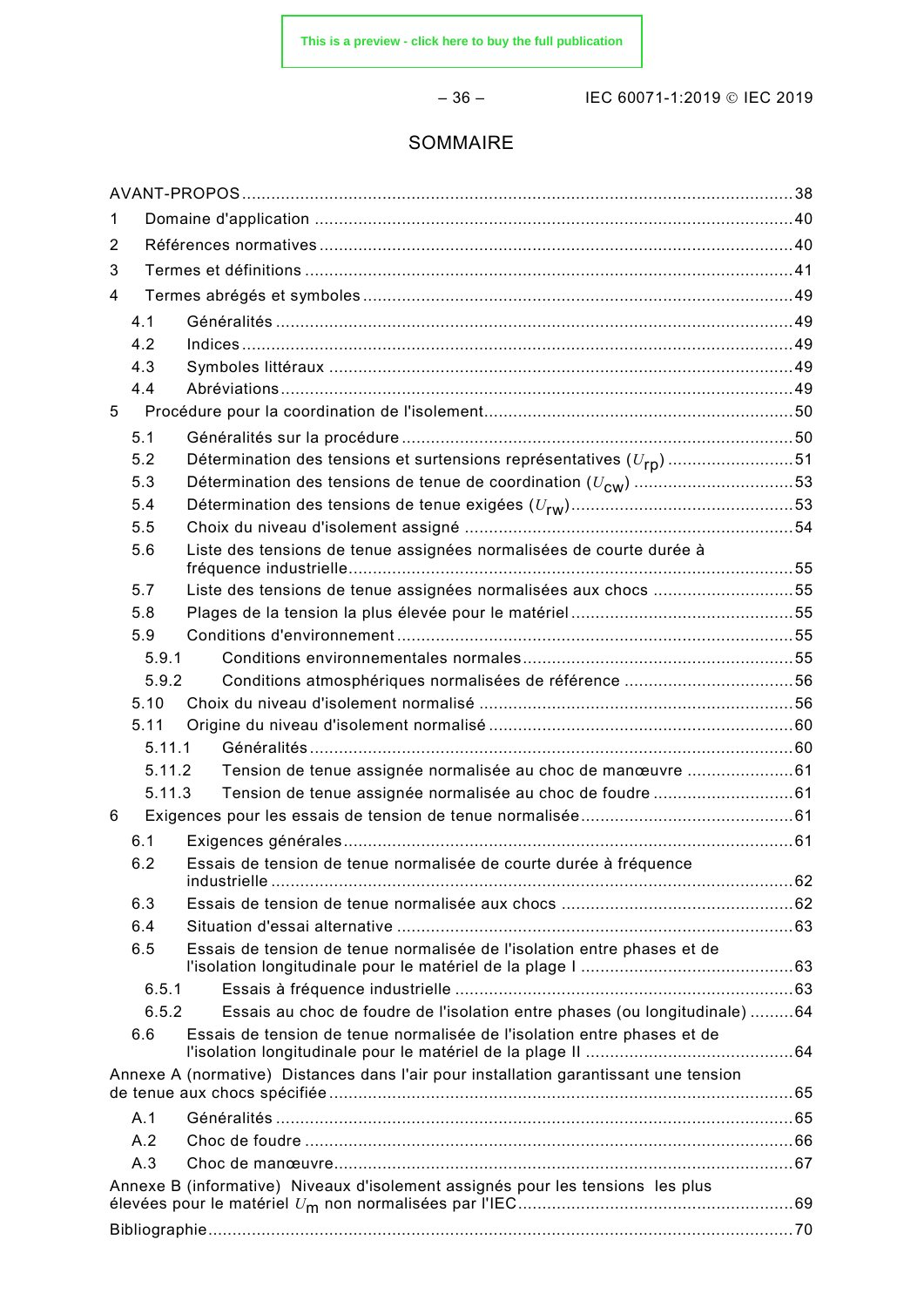IEC 60071-1:2019 © IEC 2019 - 37 -

| Figure 1 – Organigramme de détermination du niveau d'isolement assigné ou                                                                                   |      |
|-------------------------------------------------------------------------------------------------------------------------------------------------------------|------|
| Tableau 1 – Classes et formes des surtensions, des formes de tension normalisées et                                                                         |      |
| Tableau 2 – Niveaux d'isolement normalisés pour la plage I (1 kV < $U_m \ge 245$ kV)                                                                        | .58  |
| Tableau 3 – Niveaux d'isolement normalisés pour la plage II ( $U_m$ > 245 kV)59                                                                             |      |
| Tableau A.1 – Correspondance entre les tensions de tenue assignées normalisées au                                                                           |      |
| Tableau A.2 – Correspondance entre les tensions de tenue assignées normalisées au                                                                           |      |
| Tableau A.3 – Correspondance entre les tensions de tenue assignées normalisées au<br>choc de manœuvre et les distances dans l'air minimales entre phases 68 |      |
| Tableau B.1 – Niveaux d'isolement assignés pour les tensions les plus élevées pour le                                                                       | . 69 |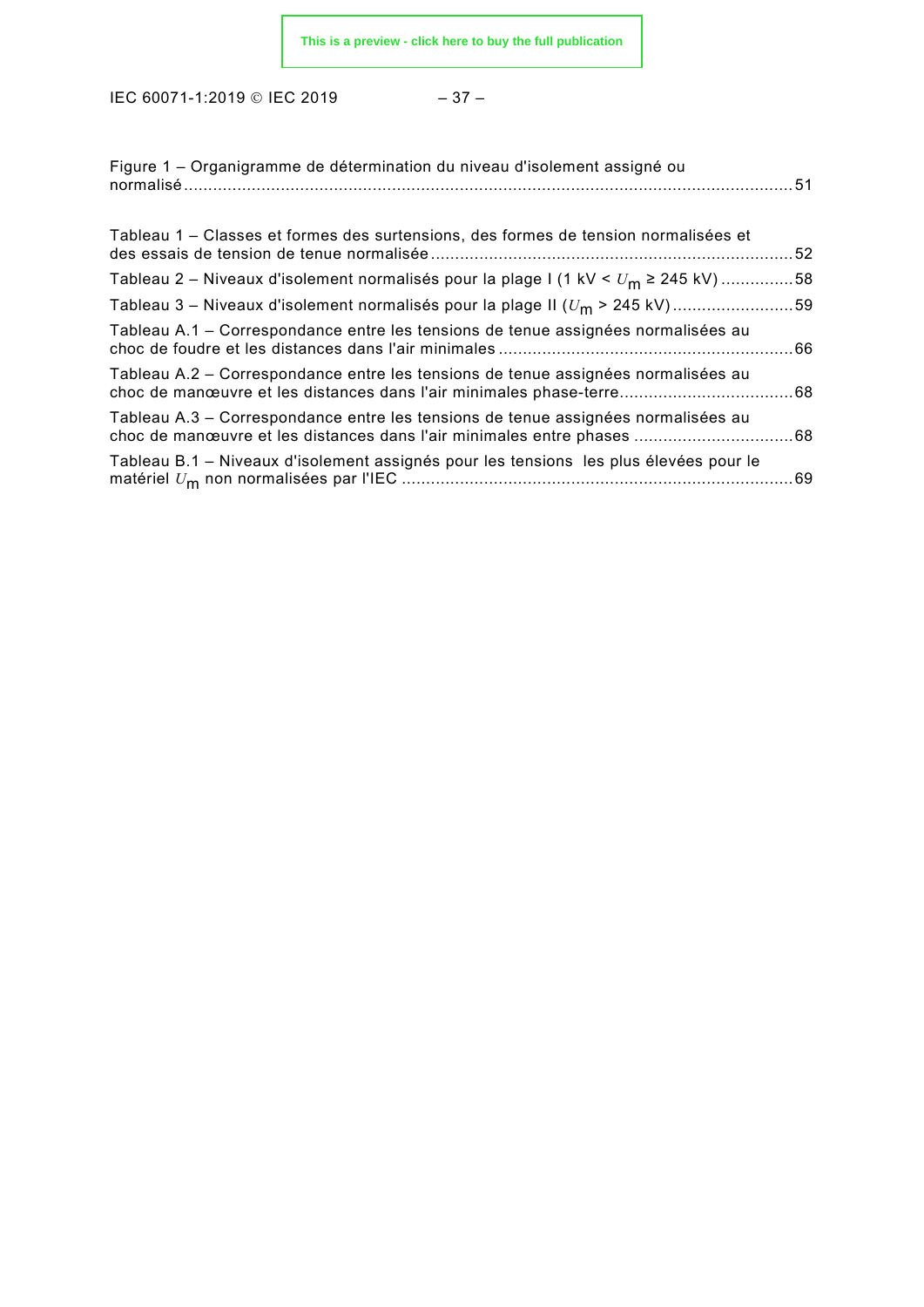**[This is a preview - click here to buy the full publication](https://webstore.iec.ch/publication/59657&preview)**

 $-38 -$  IEC 60071-1:2019 © IEC 2019

#### COMMISSION ÉLECTROTECHNIQUE INTERNATIONALE

\_\_\_\_\_\_\_\_\_\_\_

#### **COORDINATION DE L'ISOLEMENT –**

#### **Partie 1: Définitions, principes et règles**

#### AVANT-PROPOS

- <span id="page-8-0"></span>1) La Commission Electrotechnique Internationale (IEC) est une organisation mondiale de normalisation composée de l'ensemble des comités électrotechniques nationaux (Comités nationaux de l'IEC). L'IEC a pour objet de favoriser la coopération internationale pour toutes les questions de normalisation dans les domaines de l'électricité et de l'électronique. A cet effet, l'IEC – entre autres activités – publie des Normes internationales, des Spécifications techniques, des Rapports techniques, des Spécifications accessibles au public (PAS) et des Guides (ci-après dénommés "Publication(s) de l'IEC"). Leur élaboration est confiée à des comités d'études, aux travaux desquels tout Comité national intéressé par le sujet traité peut participer. Les organisations internationales, gouvernementales et non gouvernementales, en liaison avec l'IEC, participent également aux travaux. L'IEC collabore étroitement avec l'Organisation Internationale de Normalisation (ISO), selon des conditions fixées par accord entre les deux organisations.
- 2) Les décisions ou accords officiels de l'IEC concernant les questions techniques représentent, dans la mesure du possible, un accord international sur les sujets étudiés, étant donné que les Comités nationaux de l'IEC intéressés sont représentés dans chaque comité d'études.
- 3) Les Publications de l'IEC se présentent sous la forme de recommandations internationales et sont agréées comme telles par les Comités nationaux de l'IEC. Tous les efforts raisonnables sont entrepris afin que l'IEC s'assure de l'exactitude du contenu technique de ses publications; l'IEC ne peut pas être tenue responsable de l'éventuelle mauvaise utilisation ou interprétation qui en est faite par un quelconque utilisateur final.
- 4) Dans le but d'encourager l'uniformité internationale, les Comités nationaux de l'IEC s'engagent, dans toute la mesure possible, à appliquer de façon transparente les Publications de l'IEC dans leurs publications nationales et régionales. Toutes divergences entre toutes Publications de l'IEC et toutes publications nationales ou régionales correspondantes doivent être indiquées en termes clairs dans ces dernières.
- 5) L'IEC elle-même ne fournit aucune attestation de conformité. Des organismes de certification indépendants fournissent des services d'évaluation de conformité et, dans certains secteurs, accèdent aux marques de conformité de l'IEC. L'IEC n'est responsable d'aucun des services effectués par les organismes de certification indépendants.
- 6) Tous les utilisateurs doivent s'assurer qu'ils sont en possession de la dernière édition de cette publication.
- 7) Aucune responsabilité ne doit être imputée à l'IEC, à ses administrateurs, employés, auxiliaires ou mandataires, y compris ses experts particuliers et les membres de ses comités d'études et des Comités nationaux de l'IEC, pour tout préjudice causé en cas de dommages corporels et matériels, ou de tout autre dommage de quelque nature que ce soit, directe ou indirecte, ou pour supporter les coûts (y compris les frais de justice) et les dépenses découlant de la publication ou de l'utilisation de cette Publication de l'IEC ou de toute autre Publication de l'IEC, ou au crédit qui lui est accordé.
- 8) L'attention est attirée sur les références normatives citées dans cette publication. L'utilisation de publications référencées est obligatoire pour une application correcte de la présente publication.
- 9) L'attention est attirée sur le fait que certains des éléments de la présente Publication de l'IEC peuvent faire l'objet de droits de brevet. L'IEC ne saurait être tenue pour responsable de ne pas avoir identifié de tels droits de brevets et de ne pas avoir signalé leur existence.

La Norme internationale IEC 60071-1 a été établie par le comité d'études 99: Installations électriques de tension supérieure à 1,0 kV en courant alternatif et 1,5 kV en courant continu: Coordination de l'isolement et conception.

Cette neuvième édition annule et remplace la huitième édition parue en 2006 et son Amendement 1:2010. Cette édition constitue une révision technique.

Elle a le statut d'une norme horizontale conformément au Guide 108 de l'IEC.

Les principales modifications par rapport à l'édition précédente sont les suivantes:

a) toutes les références ont été mises à jour en faveur des normes IEC actuelles et la bibliographie est supprimée;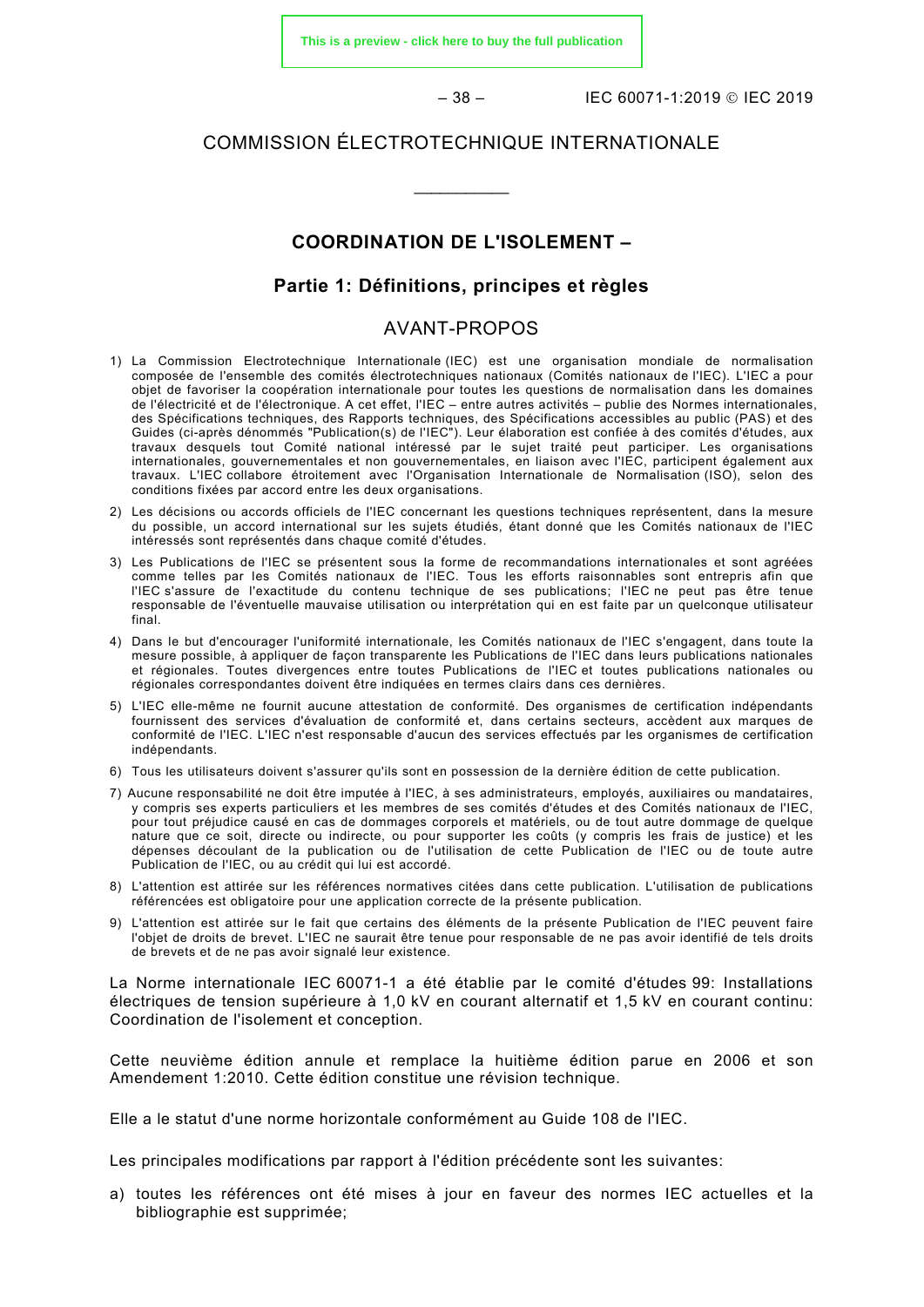IEC 60071-1:2019 © IEC 2019 – 39 –

- b) certaines définitions ont été modifiées afin d'éviter les chevauchements et de favoriser une bonne compréhension;
- c) les symboles littéraux ont été modifiés et corrigés afin de garantir la cohérence avec les normes IEC concernées;
- d) plusieurs titres ont été modifiés en vue d'une meilleure compréhension (voir les Articles A.2 et A.3, ainsi que l'Annexe B).

Le texte de cette Norme internationale est issu des documents suivants:

| CDV        | Rapport de vote |
|------------|-----------------|
| 99/199/CDV | 99/227/RVC      |

Le rapport de vote indiqué dans le tableau ci-dessus donne toute information sur le vote ayant abouti à l'approbation de cette Norme internationale.

Cette publication a été rédigée selon les Directives ISO/IEC, Partie 2.

Une liste de toutes les parties de la série IEC 60071, publiées sous le titre général *Coordination de l'isolement*, peut être consultée sur le site web de l'IEC.

Le comité a décidé que le contenu de la publication de base et de ses amendements ne serait pas modifié avant la date de stabilité indiquée sur le site web de l'IEC sous "http://webstore.iec.ch" dans les données relatives à la publication recherchée. A cette date, la publication sera

- reconduite.
- supprimée,
- remplacée par une édition révisée, ou
- amendée.

**IMPORTANT – Le logo "***colour inside***" qui se trouve sur la page de couverture de cette publication indique qu'elle contient des couleurs qui sont considérées comme utiles à une bonne compréhension de son contenu. Les utilisateurs devraient, par conséquent, imprimer cette publication en utilisant une imprimante couleur.**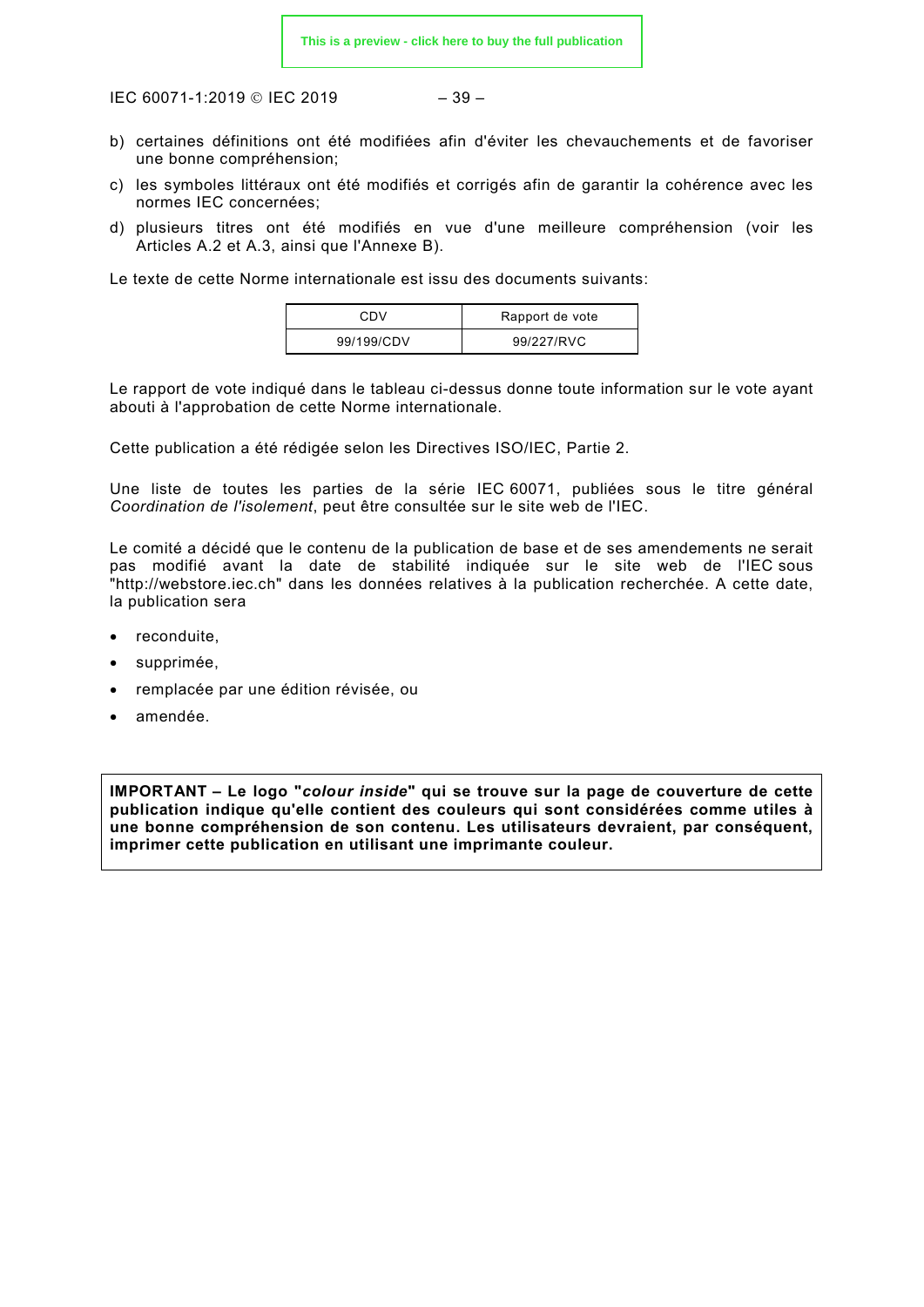$-40 -$  IEC 60071-1:2019 © IEC 2019

## **COORDINATION DE L'ISOLEMENT –**

## **Partie 1: Définitions, principes et règles**

#### <span id="page-10-0"></span>**1 Domaine d'application**

La présente partie de l'IEC 60071 s'applique aux réseaux à tension alternative triphasée dont la tension la plus élevée pour le matériel est supérieure à 1 kV. Elle spécifie la procédure à suivre pour le choix des tensions de tenue assignées normalisées pour l'isolation phase-terre, l'isolation entre phases et l'isolation longitudinale du matériel et des installations de ces réseaux. Elle donne également les listes des valeurs normalisées parmi lesquelles les tensions de tenue assignées normalisées sont choisies.

Le présent document décrit que les tensions de tenue choisies sont associées aux tensions les plus élevées pour le matériel. Cette association est destinée aux seules fins de la coordination de l'isolement. Les exigences concernant la sécurité des personnes ne sont pas couvertes par le présent document.

Bien que les principes du présent document s'appliquent également à l'isolation des lignes de transport d'énergie, les valeurs des tensions de tenue peuvent être différentes des tensions de tenue assignées normalisées.

Il appartient aux comités de produits de spécifier les tensions de tenue et les procédures d'essai appropriées aux matériels correspondants, en prenant les recommandations du présent document en considération.

NOTE Toutes les règles relatives à la coordination de l'isolement données dans le présent document sont justifiées en détail dans l'IEC 60071-2, en particulier en ce qui concerne l'association des tensions de tenue assignées normalisées avec les tensions les plus élevées pour le matériel. Lorsque plusieurs séries de tensions de tenue assignées normalisées sont associées à la même valeur de la tension la plus élevée pour le matériel, une ligne directrice est donnée pour le choix de la série la plus appropriée.

Cette norme horizontale est essentiellement destinée à l'usage des comités d'études dans la préparation des normes, conformément aux principes établis dans le Guide 108 de l'IEC.

Une des responsabilités d'un comité d'études est, partout où cela est possible, de se servir des normes horizontales lors de la préparation de ses publications. Le contenu de cette norme horizontale ne s'appliquera pas, à moins qu'il ne soit spécifiquement désigné ou inclus dans les publications concernées.

#### <span id="page-10-1"></span>**2 Références normatives**

Les documents suivants cités dans le texte constituent, pour tout ou partie de leur contenu, des exigences du présent document. Pour les références datées, seule l'édition citée s'applique. Pour les références non datées, la dernière édition du document de référence s'applique (y compris les éventuels amendements).

IEC 60038, *Tensions normales de l'IEC* 

IEC 60060-1, *Technique des essais à haute tension – Partie 1: Définitions et exigences générales*

IEC 60071-2, *Coordination de l'isolement – Partie 2: Lignes directrices en matière d'application*